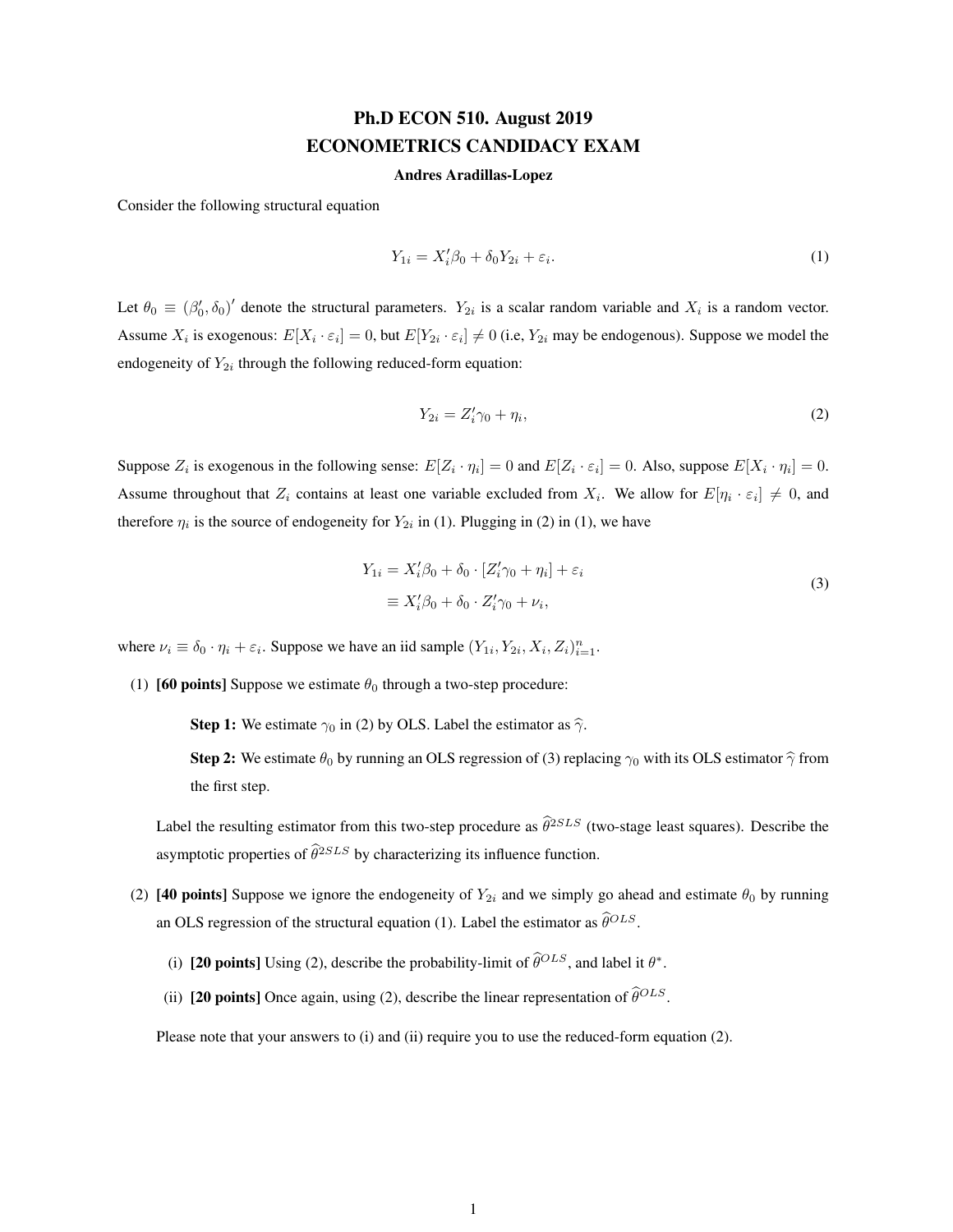Patrik Guggenberger

## Comprehensive Exam 2019

Please provide complete explanations for your answers and write legibly. 60 points total.

1. **[9 points]** Let the joint density function of  $X$  and  $Y$  be

$$
f(x,y) = \begin{cases} \frac{2}{(1+x+y)^3} & \text{for } 0 < x < \infty \& 0 < y < \infty \\ 0 & \text{elsewhere} \end{cases}.
$$

- (a) Compute the marginal density of  $X$ .
- (b) Compute the conditional density of Y given  $X = x$  for  $x > 0$ .
- (c) Compute  $E(Y|X=x)$  for  $x>0$ .
- 2. [9 points] Suppose X is a random p-vector on a probability space  $(\Omega, \mathcal{F}, P)$ and  $g: R^p \to R$  is a measurable function such that  $\int |g(x)| dP < \infty$ . Recall that  $Eg(X) = \int g(X)dP$ . Show that  $Eg(X) = \int g dP_X$ , where  $P_X$  is the distribution of  $X$ .
- 3. [12 points] Let  $X_1, ..., X_n$  be i.i.d. random variables with mean  $\mu$  and variance  $\sigma^2$  and define  $C = \sigma/\mu$ . Let

$$
\widehat{C}_n = \widehat{\sigma}_n / \overline{X}_n, \text{ where}
$$

$$
\overline{X}_n = n^{-1} \sum_{i=1}^n X_i \text{ and}
$$

$$
\widehat{\sigma}_n^2 = n^{-1} \sum_{i=1}^n (X_i - \overline{X}_n)^2.
$$

- (a) Establish the consistency of  $\widehat{C}_n$  as an estimator of C. (You can use the law of large numbers, rules concerning convergence in probability, and Slutskyís Theorem.) State any assumptions you use to obtain the result.
- (b) Find the asymptotic distribution of

$$
n^{1/2} \left( \begin{array}{c} \overline{X}_n - \mu \\ \widehat{\sigma}_n^2 - \sigma^2 \end{array} \right)
$$

:

Again, state any assumptions you use to obtain the result.